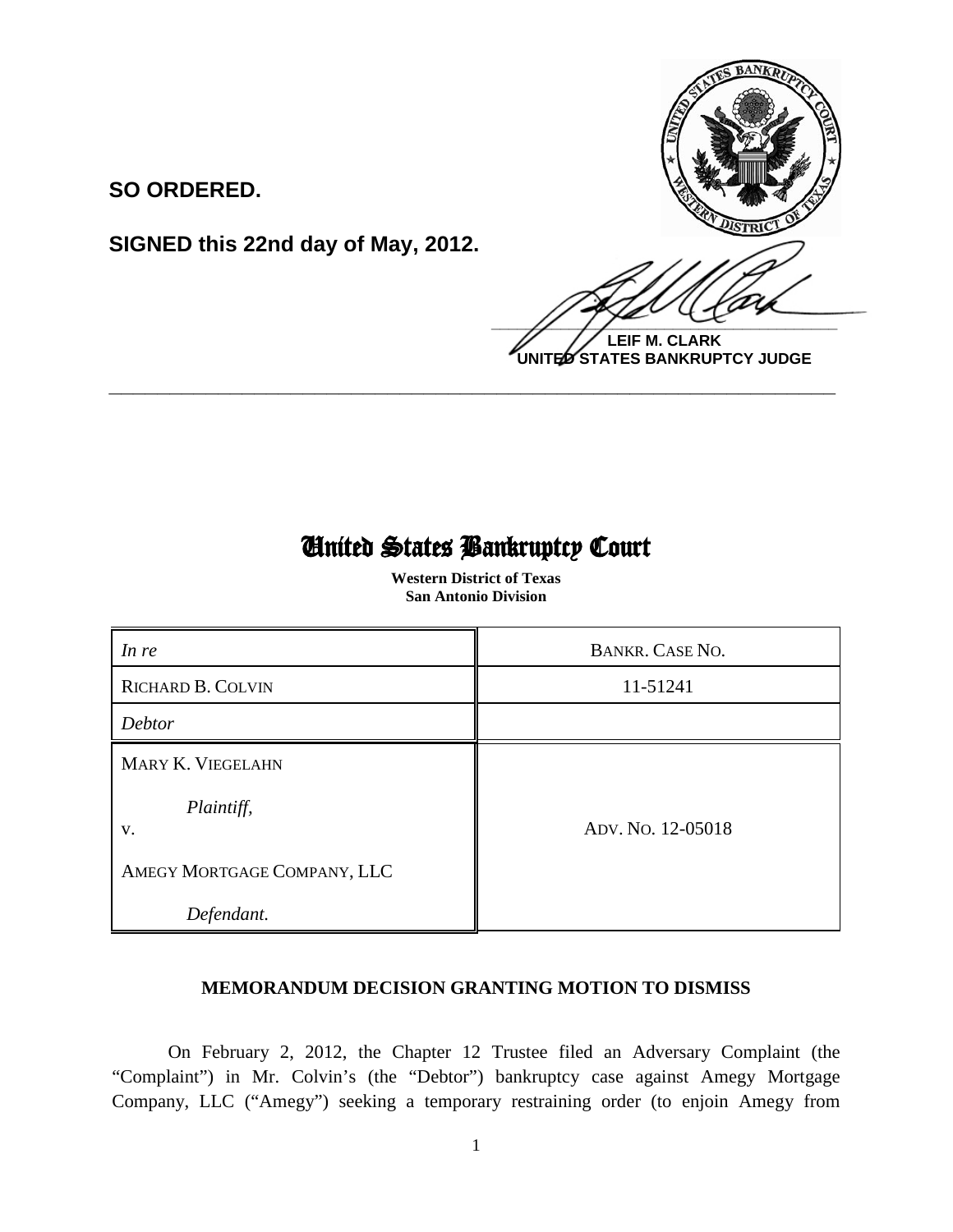foreclosing on certain property owned by the Debtor), to determine a preferential transfer, to avoid Amegy's lien and for Rule 60(b) relief from this court's order granting Amegy relief from the automatic stay. On February 21, 2012, the court entered an order determining the Trustee's request for a temporary restraining order to be moot as Amegy had already conducted the nonjudicial foreclosure on February 7, 2012. On March 5, Amegy filed a Motion to Dismiss the Trustee's Complaint in its entirely for lack of standing, on grounds of *res judicata*, and for failure to state a claim upon which relief may be granted.

In December 2005, the Debtor obtained a loan from Amegy for \$708,000.00 (the "2005 Note"). The 2005 Note was secured by a lien and deed of trust on approximately 47.84 acres of land in Kerr County, Texas. Amegy recorded its lien and deed of trust in the real property records of Kerr County. In November 2006, the 2005 Note was renewed and extended (the "2006 Note"). The 2006 Note, in the amount of \$988,000.00, paid off the 2005 Note. In connection with the 2006 Note, the Debtor gave Amegy a lien secured by a deed of trust covering 23.1 acres from the original 47.84 acres that had secured the 2005 Note. Amegy recorded the 2006 lien and deed of trust in the real property records of Kerr County.

On January 19, 2007, Amegy executed a Release of Lien and recorded it in the real property records of Kerr County. The Release of Lien, which refers to the 2005 Note and deed of trust covering the entire 47.84 acres, states: "In consideration of the full and final payment of the [2005] Note, Holder of the Note and Lien releases the Property from the lien from any and all other liens against the Property that secured payment of the Note." The Trustee asserts that this Release of Lien released the entire 48 acres, including the 23.1 acres described in the 2006 deed of trust. Amegy, on the other hand, maintains that the Release of Lien released only the lien granted by the Debtor to Amegy as described in the 2005 deed of trust, and "in no way served as a release of any subsequent liens granted to [Amegy] by Debtor as described in the 2006 deed of trust." On February 24, 2011, Amegy filed a "corrected deed of trust" in the Kerr Country real property records. This corrected deed of trust merely added an exhibit "A" to the original 2006 deed of trust. The exhibit "A" contained a metes and bounds description of the 23.1 acre parcel of property covered by the 2006 deed of trust. Amegy asserts that it filed this corrected deed of trust merely to correct a scrivener's error—i.e. the failure to attach exhibit "A" to the originally filed 2006 deed of trust. The Trustee asserts that Amegy filed this corrected deed of trust in an attempt to perfect Amegy's security interest in the same 23 acres that Amegy had released as collateral in January, 2007.

The Trustee argues that the corrected deed of trust may be avoided as either a preferential or fraudulent transfer (under section 547 of the Code and pursuant to the Texas Uniform Fraudulent Transfer Act) because it represents an attempt to create/perfect a lien on property that Amegy had previously released as collateral following satisfaction of the Debtor's debt to Amegy. Alternatively, the Trustee argues that Amegy's lien may be avoided pursuant to section 544(a)(3) of the Code because "Amegy's release of lien and attempt to correct its error by virtue of a Corrected Deed of Trust results in an unperfected security interest such that the Trustee may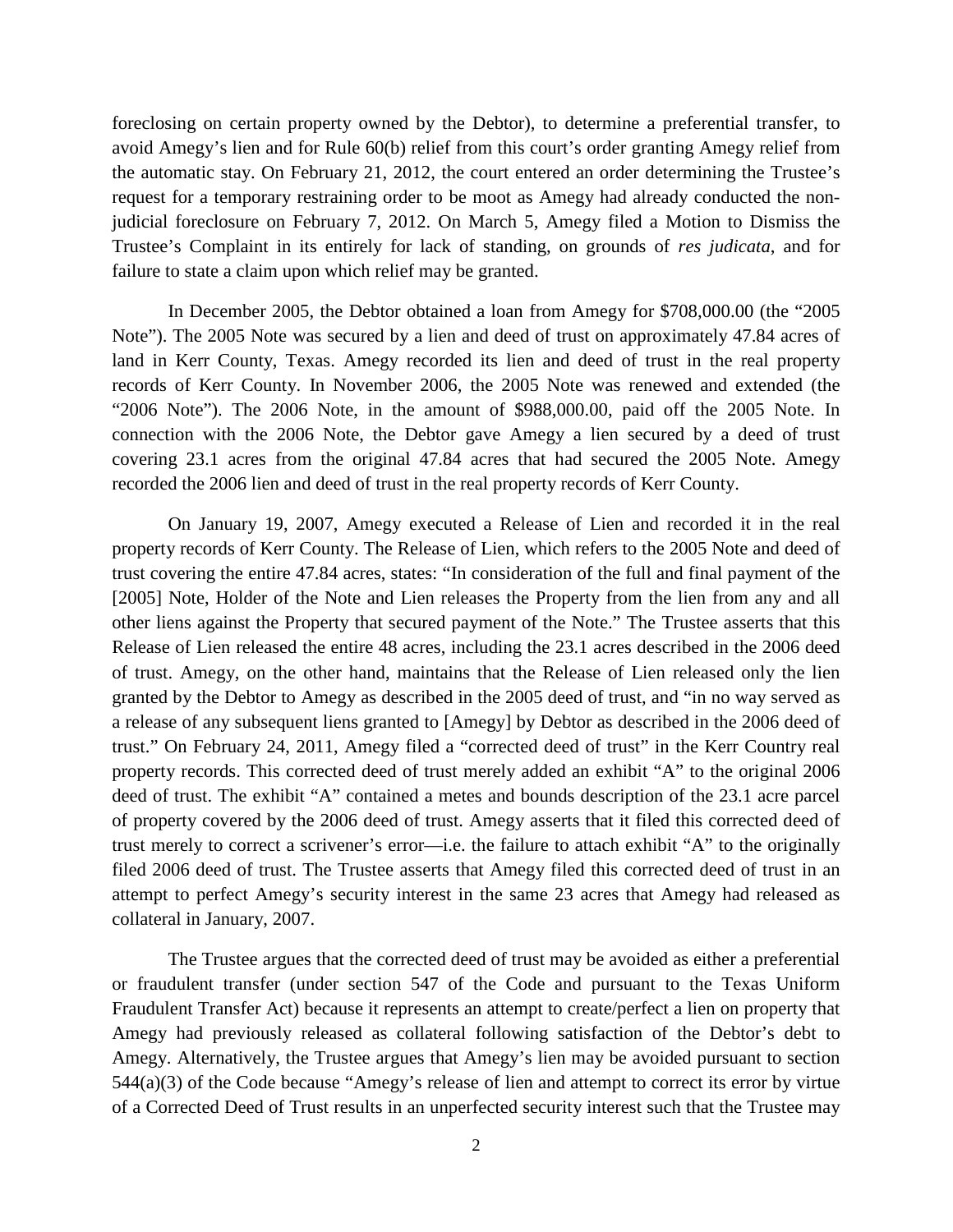avoid the lien as a hypothetical Bona Fide Purchaser." The Trustee also seeks an order vacating the June, 2011 agreed order modifying the stay and permitting Amegy to conduct a non-judicial foreclosure on the 23 acre parcel. The Trustee argues that Amegy failed to disclose the Release of Lien in its request for relief from the stay. The Trustee asserts that had the release been disclosed, Amegy would not have obtained relief from the stay. The Trustee alleges that it discovered the Release of Lien after Amegy had already obtained relief from the stay. Thus, the Trustee argues that this newly discovered evidence constitutes grounds, under Rule 60(b), to vacate the agreed order modifying the stay.<sup>[1](#page-2-0)</sup>

Amegy seeks to dismiss the Trustee's complaint for lack of standing, arguing that, by virtue of sections 1202 and 1203 of the Code, only the Debtor in possession may bring chapter 5 avoidance actions. Amegy also seeks to dismiss the Trustee's Rule 60(b) request to vacate the agreed order modifying the stay; Amegy argues that principals of *res judicata* preclude such a request because the Trustee failed to object to Amegy's request for relief from the stay and had at least constructive notice of the 2006 deed of trust.

The Debtor filed for protection under Chapter 12 on April 4, 2011. On June 7, 2011, the court entered an agreed order (executed by Amegy and the Debtor) modifying the stay so as to permit Amegy to conduct a non-judicial foreclosure on the 23.1 acre parcel of land. The Trustee did not object to Amegy's request for relief from the stay. On February 7, 2012, Amegy conducted a non-judicial foreclosure on the 23 acre parcel.

#### *Discussion*

l

## 1. The Trustee's Standing to Bring Avoidance Actions Against Amegy

Amegy argues that the Trustee lacks standing to bring chapter 5 avoidance actions in this Chapter 12 bankruptcy case. Section 1203 of the Code states:

Subject to such limitations as the court may prescribe, a debtor in possession shall have all the rights, other than the right to compensation under section 330, and powers, and shall perform all the functions and duties, except the duties specified in paragraphs (3) and (4) of section 1106(a), of a trustee serving in a case under chapter11, including operating the debtor's farm or commercial fishing operation.

11 U.S.C. § 1203. *Collier on Bankruptcy* further states that

<span id="page-2-0"></span><sup>&</sup>lt;sup>1</sup> The Trustee also confusingly states that "Amegy's conduct in this matter [failing to disclose the release of lien in its request for relief from the stay] constitutes mistake; inadvertence; misrepresentation or misconduct that justifies relief from the lift stay order under Fed. R. Civ. P. 60." It is not a Rule 60(b) *defendant's* mistake or inadvertence that provides grounds for Rule 60(b) relief; rather it is the *movant's* mistake or inadvertence that may justify relief under Rule 60(b). A *defendant's* fraud or misconduct, on the other hand, may provide grounds for Rule 60(b) relief. Thus, here, either the *Trustee's* mistake or inadvertence, or *Amegy's* fraud or misconduct, may provide grounds for Rule 60(b) relief.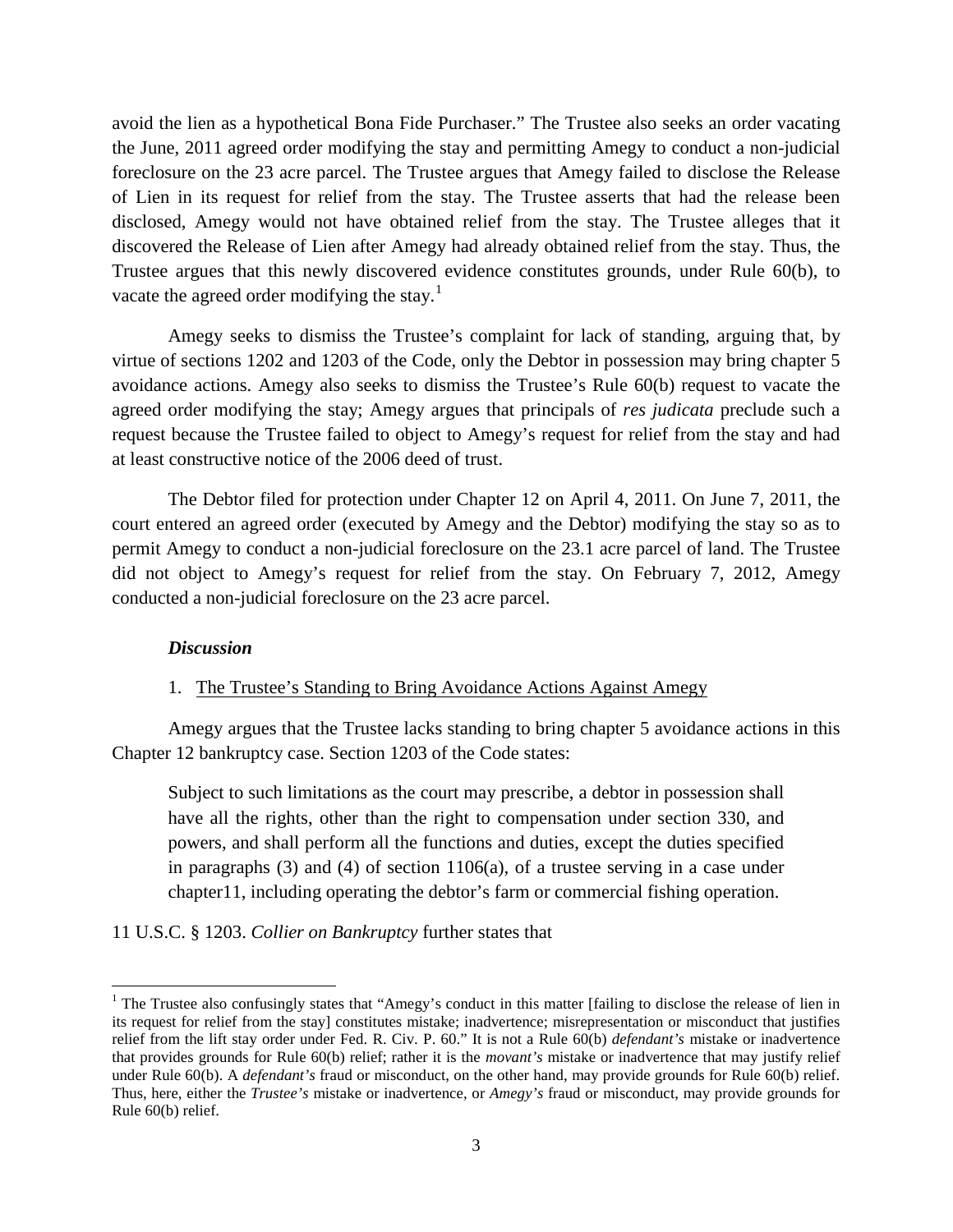[a]ll of the avoidance powers of chapter 5 of the Code are also vested in the [chapter12] debtor in possession. These include the power to avoid certain transfers and obligations under section 544, statutory liens under section 545, preferential transfers under section 547, fraudulent transfers and obligations under section 548, postpetition transfers under section 549, and improper setoffs under section 553. The debtor in possession also has the authority under section 554 to abandon, after notice and a hearing, any property of the estate that is burdensome or of inconsequential value or benefit to the estate.

## 8 COLLIER ON BANKRUPTCY, ¶ 1203.02[2] (16th ed. 2011).

By contrast, section 1202 of the Code underscores the limited scope of a Chapter 12 trustee's duties and powers. Specifically, section 1202 provides that a Chapter 12 trustee shall be accountable for all property received by the estate, ensure the debtor performs his intentions under section  $521(a)(2)(B)$ , examine and object to proofs of claim, oppose the discharge of the debtor (if appropriate), furnish information regarding the estate to parties in interest, make a final report, appear at certain hearings, and ensure that the debtor commences payments under a confirmed plan. Notably, a Chapter 12 trustee is not directed to investigate the assets, operations or financial condition of the debtor unless specifically ordered to do so by the court. Additionally, a Chapter 12 trustee is not entitled to perform the duties granted to a chapter 12 debtor unless the debtor has been removed as the debtor-in-possession pursuant to section 1204. *See* 11 U.S.C. 1202(b).

In short, it is clear that under section 1203, a Chapter 12 debtor in possession has the authority to bring chapter 5 avoidance actions. *See Miller v. FDIC (In re Miller)*, 428 B.R. 437, 445 (Bankr. N.D. Ohio 2010) (citing 11 U.S.C. § 1203) ("While this provision [section 547] provides standing to only a bankruptcy trustee to bring an action to avoid a preferential transfer, a debtor operating under chapter 12 of the Bankruptcy Code is conferred with the powers of a trustee and is therefore entitled to bring an action to avoid a preferential transfer under § 547(b)."). The question here is whether a Chapter 12 debtor in possession has *exclusive* standing to bring such avoidance actions.

The court found only one case that directly addresses a Chapter 12 trustee's standing to bring avoidance actions. In *Hoeger v. Tiegen (In re Tiegen)*, the bankruptcy court for the District of Montana concluded that a Chapter 12 trustee does not have standing to bring chapter 5 avoidance actions. 123 B.R. 887 (Bankr. D. Mont. 1991). The court reasoned as follows:

There are two ways in which the Chapter 12 Trustee's ordinary duties are expanded. One is to remove the Chapter 12 Debtor from possession for cause under § 1204, upon which event the Chapter 12 Trustee duties are expanded under § 1202(b)(5) to encompass the duties, among others, of § 1203. Upon this occurrence, the Chapter 12 Trustee will then be granted the avoidance powers